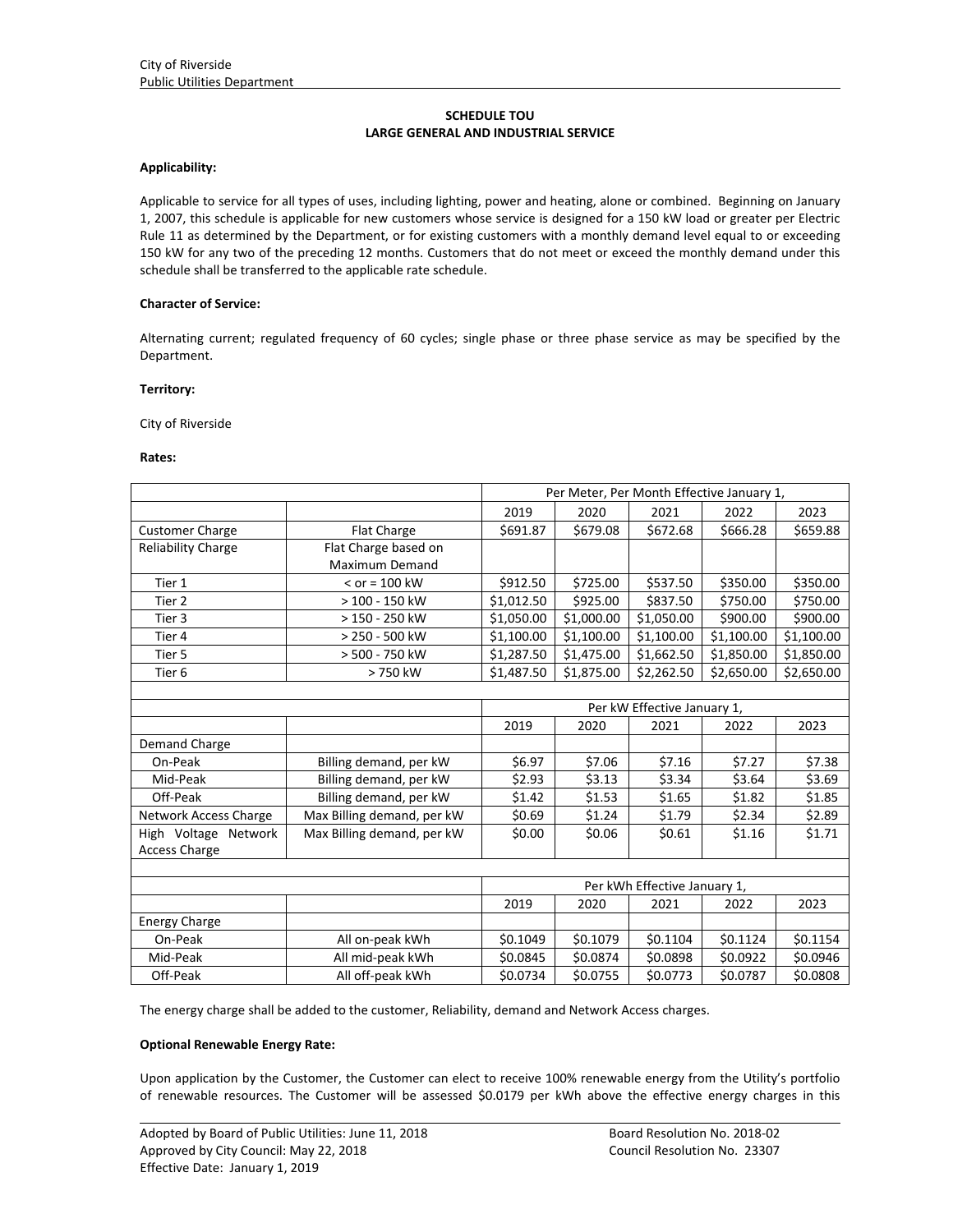## Schedule TOU – Large General and Industrial Service 2

schedule which represents the forecasted cost of providing 100% renewable energy in place of the energy from the Utility's current portfolio of renewable and nonrenewable resources**.** This rate is not applicable to Customers receiving service under Schedule NEM.

## **Special Conditions:**

1. Voltage: Service will be supplied at one standard voltage.

Three phase and single phase normally will be served through one meter installation. The Customer shall provide, subject to the Department's approval, means for combining two or more existing meter installations if the Customer desires to convert existing separately metered power and light service to a combined service that will be billed under this schedule.

# 2. **Daily Time Periods are Defined as Follows:**

| On-Peak:  | 12:00 p.m. to 6:00 p.m. summer weekdays except holidays<br>5:00 p.m. to 9:00 p.m. winter weekdays except holidays                                                              |
|-----------|--------------------------------------------------------------------------------------------------------------------------------------------------------------------------------|
| Mid-Peak: | 8:00 a.m. to 12:00 p.m. and 6:00 p.m. to 11:00 p.m. summer weekdays except holidays<br>8:00 a.m. to 5:00 p.m. winter weekdays except holidays                                  |
| Off-Peak  | All other hours<br>Off-peak holidays are: New Year's Day, Washington's Birthday, Memorial Day, Independence<br>Day, Labor Day, Veteran's Day, Thanksgiving Day, and Christmas. |

Summer shall commence at 12:00 a.m. on June 1 and continue through September 30 of each year. Winter shall commence at 12:00 a.m. on October 1 of each year and continue through May 31 of the following year.

## 3. **Billing Demand:**

Separate billing demands for the on‐peak, mid‐peak and off‐peak time periods shall be established for each monthly billing period. The billing demand for each time period shall be the maximum demand for that time period occurring during the respective monthly billing period.

## 4. **Maximum Demand Measurement:**

Maximum demands shall be established for the on‐peak, mid‐peak and off‐peak period. The maximum demand for each period shall be the measured maximum average kilowatt input indicated or recorded by instruments to be supplied by the Department, during any 15-minute metered interval in the month. Where the demand is intermittent or subject to violent fluctuations, a 5‐minute interval may be used.

## 5. **Network Access Charge and High Voltage Network Access Charge Maximum Demand**:

The maximum (Max) demand for the Network Access Charge and High Voltage Network Access Charge shall be the one single highest monthly Billing Demand which is the highest of the on‐peak, mid‐peak and off‐peak Billing Demands for each monthly billing period.

# 6. **Power Cost Adjustment Factor:**

This rate schedule is **not** subject to the Power Cost Adjustment Factor.

# 7. **High Voltage Network Access Charge:**

Those Customers receiving service at 12,000 volts or higher are charged the High Voltage Network Access Charge instead of the Network Access Charge. Existing Customers receiving service at 4,160 volts prior to July 1, 2018 are charged the High Voltage Network Access Charge instead of the Network Access Charge.

<u> 1989 - Johann Stoff, amerikansk politiker (d. 1989)</u>